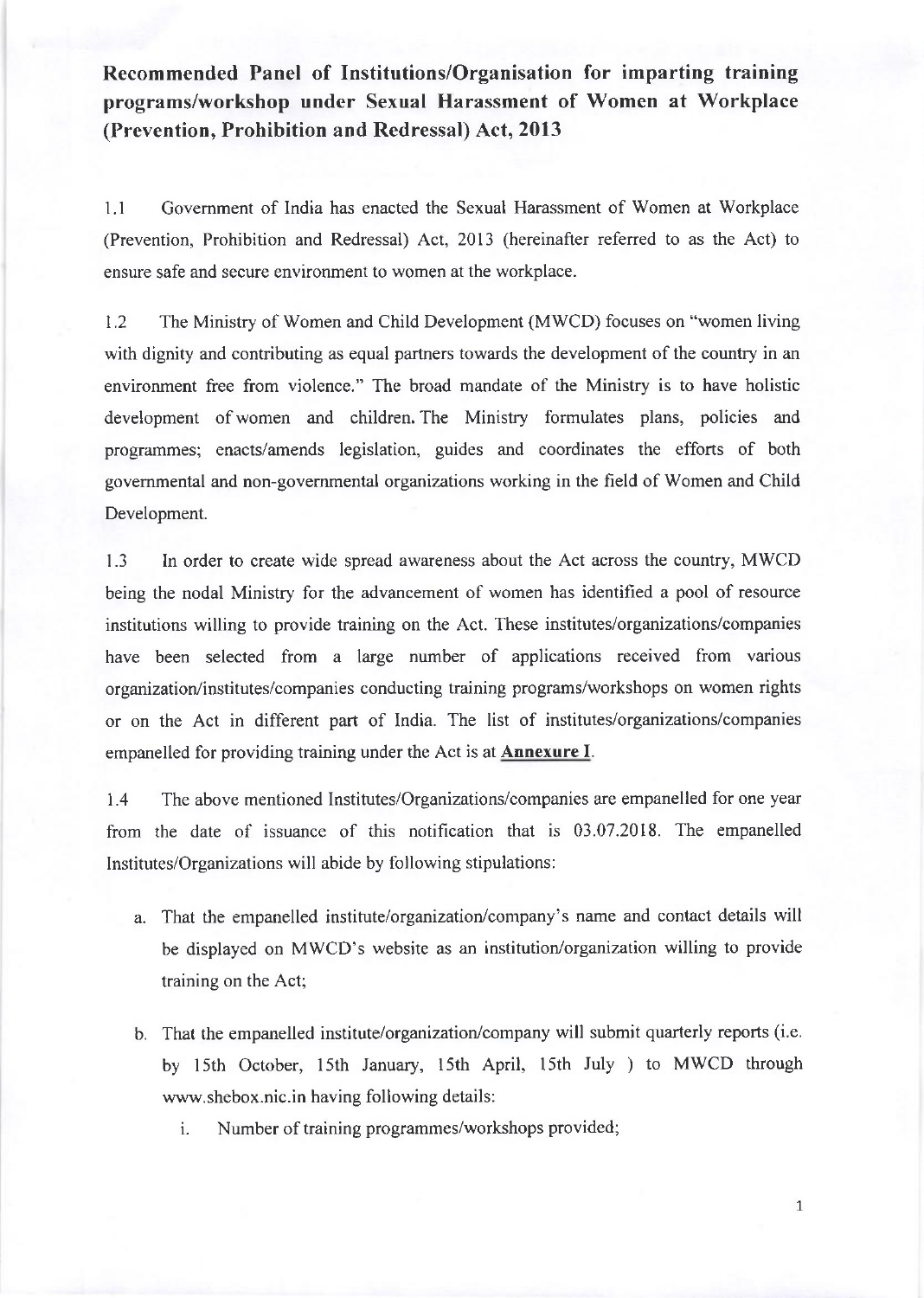- ii. Date and period of each and every training/workshop and name of the organizations for which it was conducted;
- iii. Number of the participants attending each training programme/workshop;
- iv. Name and details of Resource Persons (for each training/workshop separately) conducting training/workshops;
- v. Photographs of each and every training programme/workshop.
- vi. Address & Contact No. of the institute/organisation where training has been conducted.
- vii. Feedback received from participants of training.
- c. All the organisations so selected had to upload minimum three training reports per quarter.
- d. Six months after the publication of the list, MWCD may assess the capacity building initiatives undertaken by the empanelled institutes/organizations/company on the basis of information submitted in the quarterly report.
- e. In case an empanelled institute/organization fails to submit reports in 2 successive quarters, then its name will be dropped from the list of empanelled institutes/organisations and such organisation will have to apply fresh for the reempanelment.
- f. The empanelled institutes/organizations are free to negotiate the frnancial arrangements with the institute/organization requesting training program/workshop on the Act.

1.5 The empanelment of an institute/organization/company for providing training programmes/workshops on the Act by MWCD does not in any way confer any right to the empanelled institute/organization/company. The organizations availing the services of empanelled institute/organization/companies for conducting training programs/workshops are encouraged to independently assess the continued capabilities of the institutions. Any feedback about the empanelled agencies will be considered while reviewing the empanelment by the MWCD

(Shipra Roy) Deputy Secretary to Govt. of India, Ministry of Women and Child Development Govemment of India Phone No. 011-23385614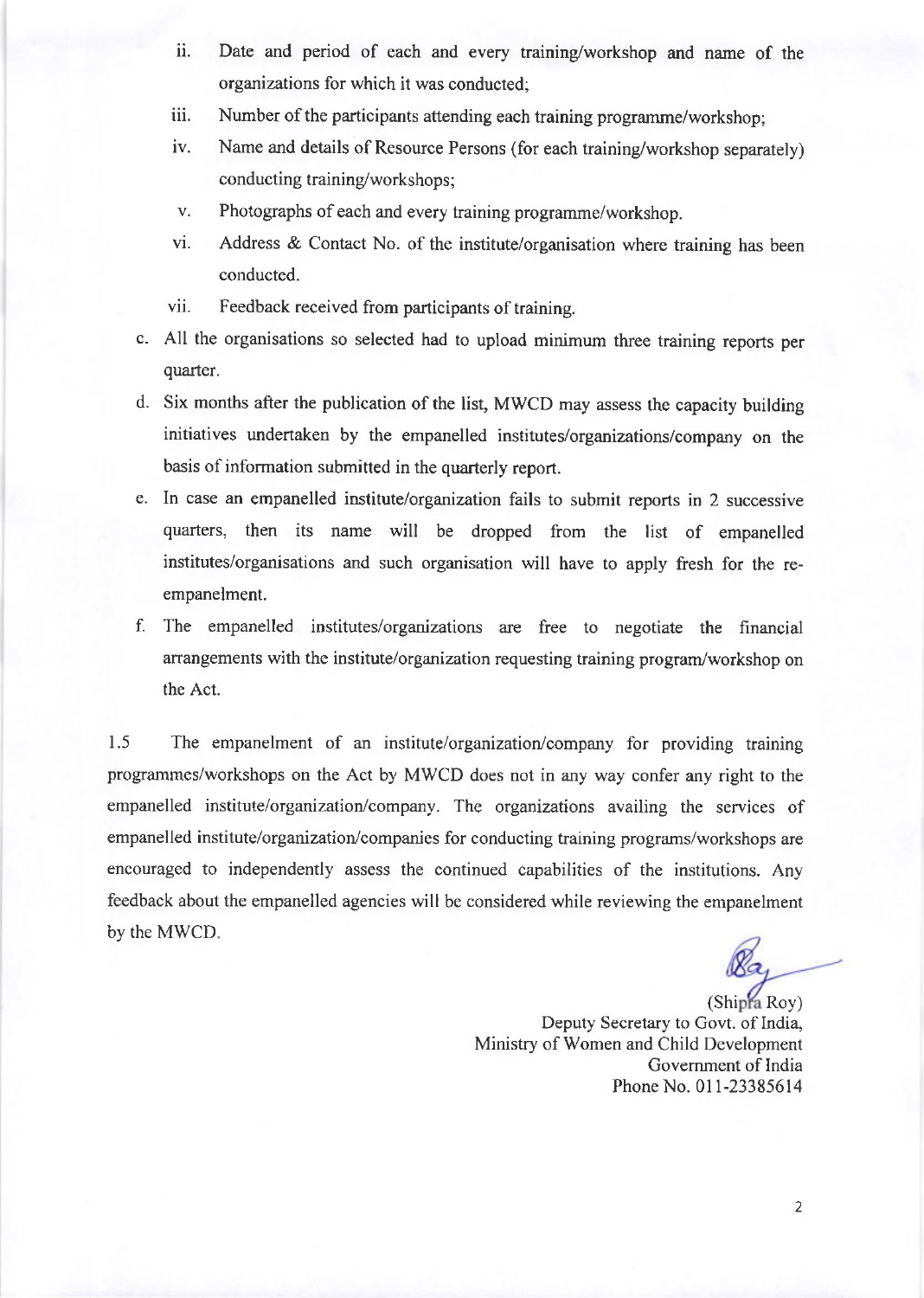| S.<br>NO.    | Name of the<br>Organisation                                                                                  | <b>Address</b>                                                                                    | Phone<br><b>Number</b>                    | <b>Email Id</b>                  |
|--------------|--------------------------------------------------------------------------------------------------------------|---------------------------------------------------------------------------------------------------|-------------------------------------------|----------------------------------|
| $\mathbf{L}$ | <b>AAINA</b>                                                                                                 | 70/3530 Ground Floor,<br>Jaydev Vihar, Bhubaneswar -<br>751013                                    | 06742360630,<br>9238111129,<br>9437017967 | Secretary@aaina.org.in           |
| 2.           | <b>AALI-Association for</b><br>Advocacy and Legal<br>Initiatives                                             | 407, Dr Bajinath Rd,<br>New Hyderabad Colony,<br>Lucknow, Uttar Pradesh-<br>226007                | 9415037634                                | aali@aalilegal.org               |
| 3.           | Abha Vikas Sansthan                                                                                          | Basti, Uttar Pradesh                                                                              | 9919739361                                | avsngo@rediffmail.com            |
| 4.           | Acharya Institute of<br><b>Graduate Studies</b>                                                              | Bengaluru, Karnataka                                                                              | 7019816140                                | rnd@acharya.ac.in                |
| 5.           | Adarsh Balika<br>Innovative Educational<br>Handicapped And<br><b>Welfare Society</b>                         | E-4/6 Thana Road Sangam<br>Vihar, New Delhi                                                       | 8826208310                                | info@adarshbalika.org            |
| 6.           | Adarsh Utthan Sewa<br>Sansthan                                                                               | Rampur, Dudhpura,<br>Samastipur, Bihar                                                            | 9199434740                                | pssevakendra@gmail.com           |
| 7.           | Adharshila Samajik<br>Evam Sanskritik Vikas<br>Sansthan                                                      | E-214, Ravi Khand Eldico-1,<br>Bangla Bazar, Lucknow                                              | 9415468628                                | adharshilasansthan@gmail.c<br>om |
| 8.           | <b>Agilo Foundation</b>                                                                                      | 2nd Floor, Palam Village,<br>New Delhi                                                            | 9810752753                                | vijay-mudgal@yahoo.co.in         |
| 9.           | AIDER, New Delhi                                                                                             | 292 DG-III, Vikaspuri, New<br>Delhi-110018                                                        | 9891865800                                | vkjha@aiderngo.org               |
| 10.          | Akhil Sanskritik<br>Sansthan                                                                                 | Village -Bantala, Walterganj<br>(Govind Nagar), Basti, UP                                         | 9415173630                                |                                  |
| 11.          | Alakh Road, Gwalior                                                                                          | F-4, Ist Floor Shri Ganesh<br>Complex, A.G Office<br>Tireaha, Jhansi                              | 09329302284,<br>0751-2422675              | javednews@gmail.com              |
| 12.          | <b>Al-Khidmat Society</b>                                                                                    | 55 Block No. 5, Awas Vikas<br>Colony, Bijnor, UP                                                  | 9412158071                                |                                  |
| 13.          | All India Management<br>Association                                                                          | 15, Link Road, Lajpat Nagar-<br>3, New Delhi.                                                     | 9811575262                                | akapoor@aima.in                  |
| 14.          | All India Women's<br>Conference                                                                              | (Special Study Centre for<br>IGNOU), Sarojini House, 6-<br>Bhagwan Dass Road, New<br>Delhi-110001 | 23389314,<br>23381165                     | secretarygeneral@aiwc.org.in     |
| 15.          | Amity Institute of<br>Behavioural and<br><b>Applied Science</b><br>(AIBAS), Lucknow,<br><b>Uttar Pradesh</b> | Amity University, Lucknow<br>Campus Near Malhaur<br>Railway Station                               | 9415410716                                | manjua@lko.amity.edu             |
| 16.          | Amulya Kranti<br>D.D.R.C                                                                                     | A/38 Sarvadhram Colony, A-<br>Sector Triplez, Kolar Road,<br>Bhopal, M.P                          | 9826278443                                | amulyakrantiorg@gmail.com        |
| 17.          | Animal & Human<br>Development Social<br><b>Welfare Society</b>                                               | Maur, Barbigha, Sheikhpura,<br><b>Bihar</b>                                                       | 9934458827                                | animalandhuman@yahoo.com         |
| 18.          | Anubhavi Disha Nehru<br>Yuva Kendra                                                                          | D-1/42, Madangir, JJ<br>Colony, New Delhi                                                         | 9654839338                                | anubhavidisha@gmail.com          |

## Revised List of Selected Institutes for Empanelment under SH Act

 $\overline{\phantom{a}}$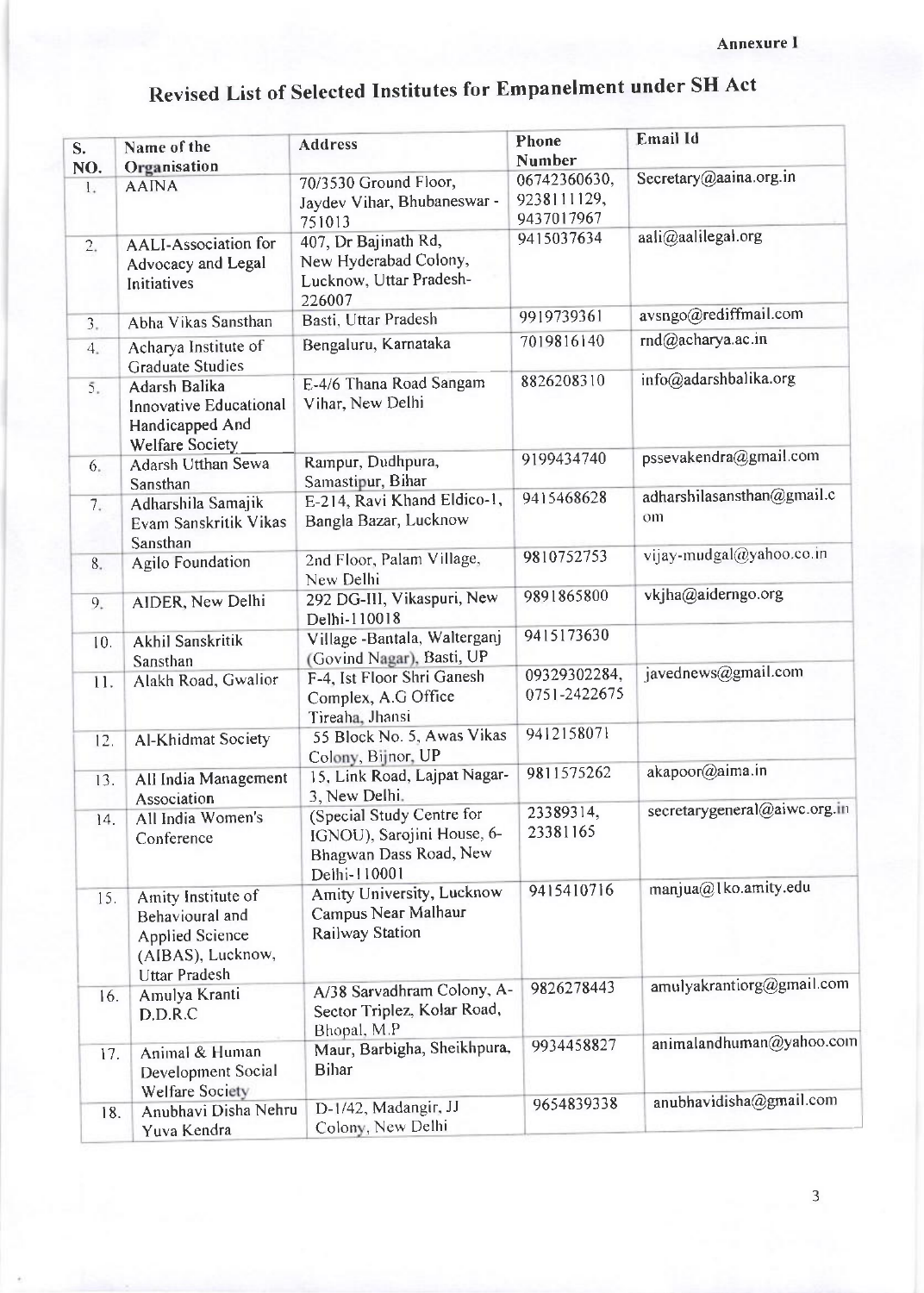| 19. | Anupama Educational<br>& Welfare Trust                                            | H.NO: 65, Gali No: 1,<br>Karamchari Colony,<br>Sri Karanpur, Sri Ganganagar,        | 9001182995                    | rajkumarkaranpur@gmail.co<br>$\mathbf{m}$  |
|-----|-----------------------------------------------------------------------------------|-------------------------------------------------------------------------------------|-------------------------------|--------------------------------------------|
|     |                                                                                   | Rajasthan                                                                           |                               |                                            |
| 20. | <b>ARJ</b> Foundation                                                             | C-2104, Indira Nagar,<br>Lucknow                                                    | 8429721971                    | arjfoundation@yahoo.in                     |
| 21. | <b>Arka Ventures</b>                                                              | 1701, Polaris, Vasant galaxy,<br>Bangur Nagar, Goregaon<br>West, Mumbai-400090      | 9324670503,<br>022 42660441   | nishant@arkaventures.com                   |
| 22. | Arun Institute of Rural<br><b>Affairs</b>                                         | Pro-Karamul, Village -<br>Mahimagadi, Dhenkanal,<br>Odisha.                         | 9938582607                    | aira dkl@yahoo.co.in                       |
| 23. | Arupa Mission<br><b>Research Foundation</b>                                       | N6/23, IRC Village, Jaydev<br>Vihar, Nayapalli,<br>Bhuibaneshwar-751015,<br>Odisha  | 9310143331,<br>01244114431    | sonalipatnaik@yahoo.com                    |
| 24. | Asha Sewa Sansthan                                                                | Narayanpur Dadhiya,<br>Karpurigram, Samastipur,<br><b>Bihar</b>                     | 9709864340                    | ashasewasansthan1@gmail.c<br>om            |
| 25. | Atyaasaa Consulting<br>Foundation                                                 | 501/D5, Elite Garden,<br>Aundh, Pune, Maharashtra                                   | 9561811177                    | rushikeshr@atyaasaa.com                    |
| 26. | Auro University of<br>Hospitality and<br>Management                               | Earthspace, Hazira Road,<br>Opp. ONGC, Surat 394510,<br>Gujarat,                    | 7990138020,                   | registrar@aurouniversity.edu<br>$\cdot$ in |
| 27. | Awahan The New<br>Voice                                                           | 115, 5 <sup>th</sup> Floor Gandhi Vihar<br>Mukharjee Nagar Delhi-<br>110009         | 9818636100,<br>9532111432     | info@aawahanindia.com                      |
| 28. | Ayurjeevanam Sewa<br>Samiti                                                       | Vishnu Mandir, Sai Vihar<br>Colony, Jwala Nagar,<br>Rampur, U.P.                    | 9411036703                    | drkuldeepchauhan@gmail.co<br>m             |
| 29. | Bharatiya Stree Shakti                                                            | 4, Girish, Kataria Marg,<br>Mahim, Mumbai-400016                                    | 022 24376441,<br>022-26654041 | bharathiyastreeshakti@gmail<br>.com        |
| 30. | <b>Bhartiya Gramin</b><br>Vikas Sewa Sansthan                                     | Aarazi Duhi Dharampur,<br>Ahatmali, Dubaulia Bazaar,<br>Basti, U.P                  | 9935283356,                   | ramnayan2011@gmail.com                     |
| 31. | Bhartiya Kala Sangam                                                              | 96-Raipur satwari P/O<br>Jammu Cantt.                                               | 9419690651,                   | rameshsinghbks674@gmail.c<br>om            |
| 32. | <b>Bhartiya Navdeep</b><br>Samiti                                                 | LP-54 D, Maurya Enclave,<br>Pitampura, New Delhi-<br>110088                         | 9871542530,<br>011-27322896   | bsn india31@rediffmail.com                 |
| 33. | Bhartiya Sanskrti<br>Rakasha Samiti                                               | Makunpur Suryagarh,<br>Pratapgarh, Uttar Pradesh                                    | 9935321165                    | diwakardiggaj@gmail.com                    |
| 34. | <b>Bhootpury Sanik</b><br>Aiwam Jan Kalyam<br>Smiti                               | 3/239, suraj vihar, Lakshmi<br>Bai Marg, Aligrah                                    | 9358259684,<br>8791462201     | cbsingh0207@gmail.com                      |
| 35. | Bikalpa Bikash, Angul                                                             | At. Odakapa, P.O. Tukuda<br>Via. Kishoreganj, Dist-<br>Angul, 759 127, Odisha       | 9777201564                    | bikalpabikash@yahoo.co.in                  |
| 36. | Care Village<br>Foundation, New<br>Delhi                                          | 1/40B, Budh Vihar, Phase 1,<br>New Delhi-110086                                     | 9358259684,<br>8791462201     | cbsingh0207@gmail.com                      |
| 37. | Centre for Community<br>Economics and<br>Development<br><b>Consultant Society</b> | <b>SWARAJ, F159-160</b><br>Sitapura Institutional Area,<br>Jaipur, Rajasthan 302022 | 9829059207                    | cecoedecon@gmail.com                       |
| 38. | Centre for<br>Management<br>Development                                           | C.V Raman Pillai Road,<br>Thycaud,<br>Thiruvananthapuram, Kerala                    | STD Code +<br>2328693         | cndtvpm@gmail.com                          |

4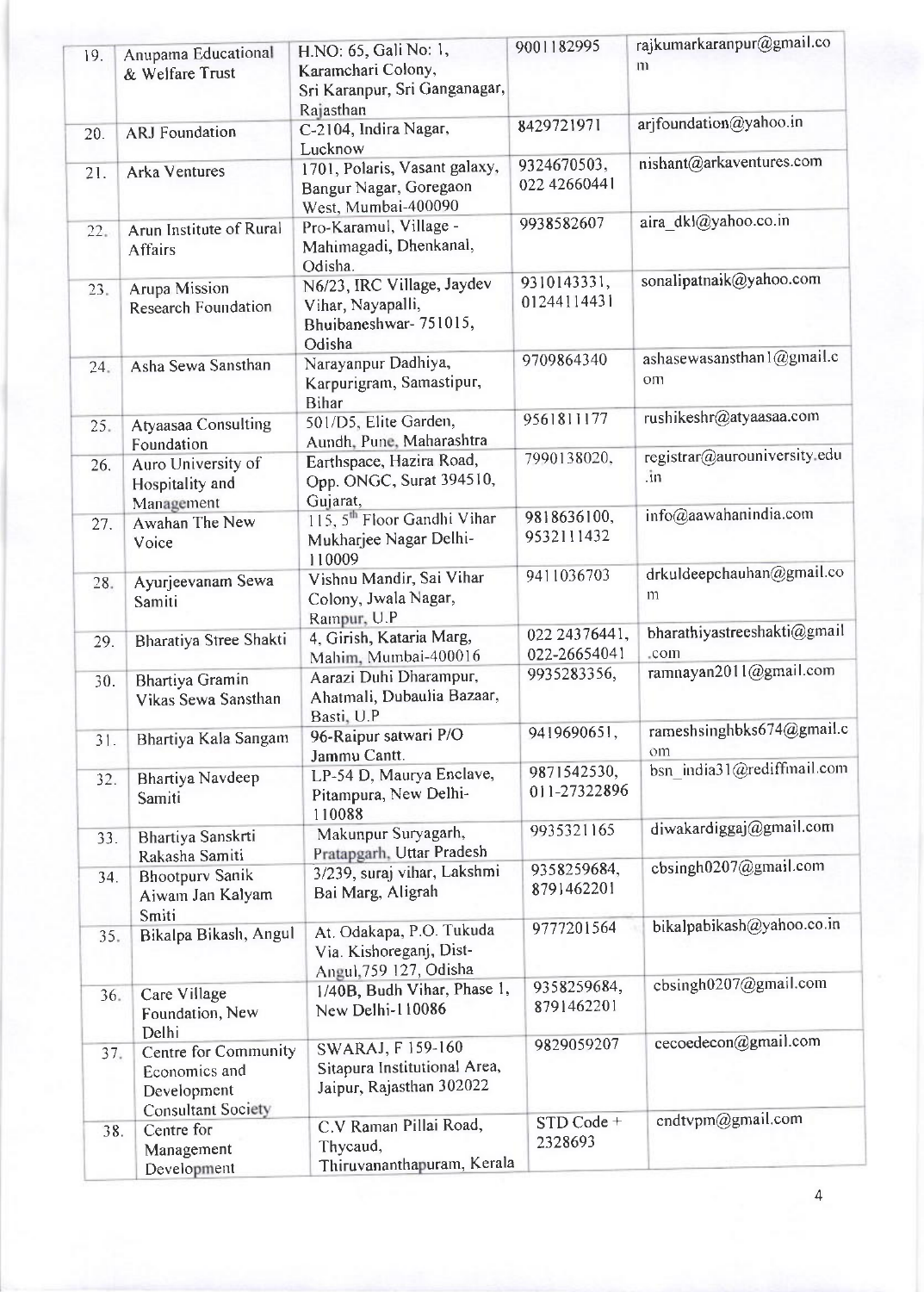| 39. | Centre for<br>Organization                                           | Hitech City road, Madhapur,<br>Cyberabad Post, Hyderabad                                                                                       | 9000570944                 | ,pandey@codhyd.org                                        |
|-----|----------------------------------------------------------------------|------------------------------------------------------------------------------------------------------------------------------------------------|----------------------------|-----------------------------------------------------------|
| 40. | Development<br>Centre For Skill<br>Development and<br>Training       | Unit 701, Tower 1, Plot no<br>22, Sector 135, Expressway,<br>Noida 201301                                                                      | 9953608209,<br>9899001770  | corporate@csdtindia.com                                   |
| 41. | Centre for Social<br>Research                                        | 2, Nelson Mandela Marg,<br>Vasant Kunj, New Delhi                                                                                              | 011-26899998               | infol@crsindia.org                                        |
| 42. | Chhaya Foundation,<br>University Town                                | Pkt-B, Mayur Vihar-2,<br>Delhi-110091                                                                                                          | 9212104977                 | chayafoudationceo@gmail.c<br>om                           |
| 43. | Childrean & Women<br>Grivence Research                               | E-97A, Kondli, New Delhi.                                                                                                                      | 995852668                  | cwgrfoundation@gmail.com                                  |
| 44. | Complykaro Services<br>Private Ltd.,                                 | Mumbai, Maharashtra, 41,<br>4th floor, A- Wing, Mittal<br>Towers, Nariman Point,<br>Mumbai 400021                                              | 022-42139595               | vishal@complykaro.com                                     |
| 45. | Cooch Behar<br>Himalayan Nature<br>Development Society               | Khalashi Patty, Near<br>Shivmandir, P.O & Dist-<br>Cooch Behar 736101, West<br>Bengal.                                                         | 9775008949                 | mahendra.thapa8@gmail.co<br>m                             |
| 46. | Cosmopolitan Plus                                                    | 1255, Gautampuri Phase-1,<br>Badarpur, New Delhi-<br>110044                                                                                    | 98141054440,<br>9873764440 | cosmoplus902@gmail.com                                    |
| 47. | Counsel Quest,<br>Advocate &<br>Consultants, Gurgaon,<br>Haryana     | 301-302, 3rd floor, Good<br>Earth City Center, Sec-50,<br>Gurgaon                                                                              | 9953320521                 | rachna.roy@counselquest.co.<br>in                         |
| 48. | C-Quel Management<br>Services Pvt. Ltd.                              | PS Srijan Corporate Park,<br>Unit No. VIII, Tower-1, 13 <sup>th</sup><br>Floor, G-2, Block EP & GP,<br>Salt Lake, Sector V, Kolkata-<br>700091 | 9830119000,9<br>830028234  | $info(\omega$ cquel.com                                   |
| 49. | Dalit Association For<br>Social and Human<br><b>Rights Awareness</b> | Raj Bhawan, Magadh<br>Colony, Kurji, Patna, Bihar                                                                                              | 9955489362,<br>06122270134 | udaydashra@gmail.com                                      |
| 50. | Dayal Rural Skill<br>Development society                             | H.N 7A, Jagannath Ganj<br><b>Biswan Sitapur</b>                                                                                                | 9696688800                 | LALITVERMAK22@GMAI<br>L.COM                               |
| 51. | Deepak Foundation -<br><b>Public Health Training</b><br>Institute    | Nijanand Ashram Premises<br>Near Laxmi Studio,<br>Adjoining L&T Knowledge<br>City, On NH-8, Ta & Dist.<br>Vadodara-390019, Gujarat             | 990994200                  | deepakfoundation@deepakfo<br>undation.org                 |
| 52. | Delta Right Advisors                                                 | B-94, Sector-6, Noida,<br>Gautam Budha Nagar, Uttar<br>Pradesh-201301                                                                          | 9899874865                 | deltarightadvisors@gmail.co<br>m , kaur.randeep@gmail.com |
| 53. | Department of<br>Women's Studies,<br><b>Bharthiar University</b>     | Coimbatore, Tamil Nadu                                                                                                                         | 9942930137                 | kmangaiapdws@buc.edu.in,<br>mangayarkarasik@yahoo.co<br>m |
| 54. | Development Oriented<br><b>Operations Research</b><br>& Surveys      | B 33, Sector 44, Noida,<br>Gautham Budha Nagar, Uttar<br>Pradesh - 201301                                                                      | 931262379,<br>8130640263   | doors.delhi@gmail.com,<br>ceo.doors@gmail.com             |
| 55. | Devi Sahay Somvati<br>Devi Sewa Sansthan                             | 2/332 Subhash Nagar, Hardoi                                                                                                                    | 9452194812,                | Ajaydssds@gmail.com                                       |
| 56. | DPS & YW Society                                                     | A-145, Raja Vihar, Vadli<br>Industrial Area, Delhi-<br>110042                                                                                  | 9899063056                 | dpsanyouthwelfaresociety@g<br>mail.com                    |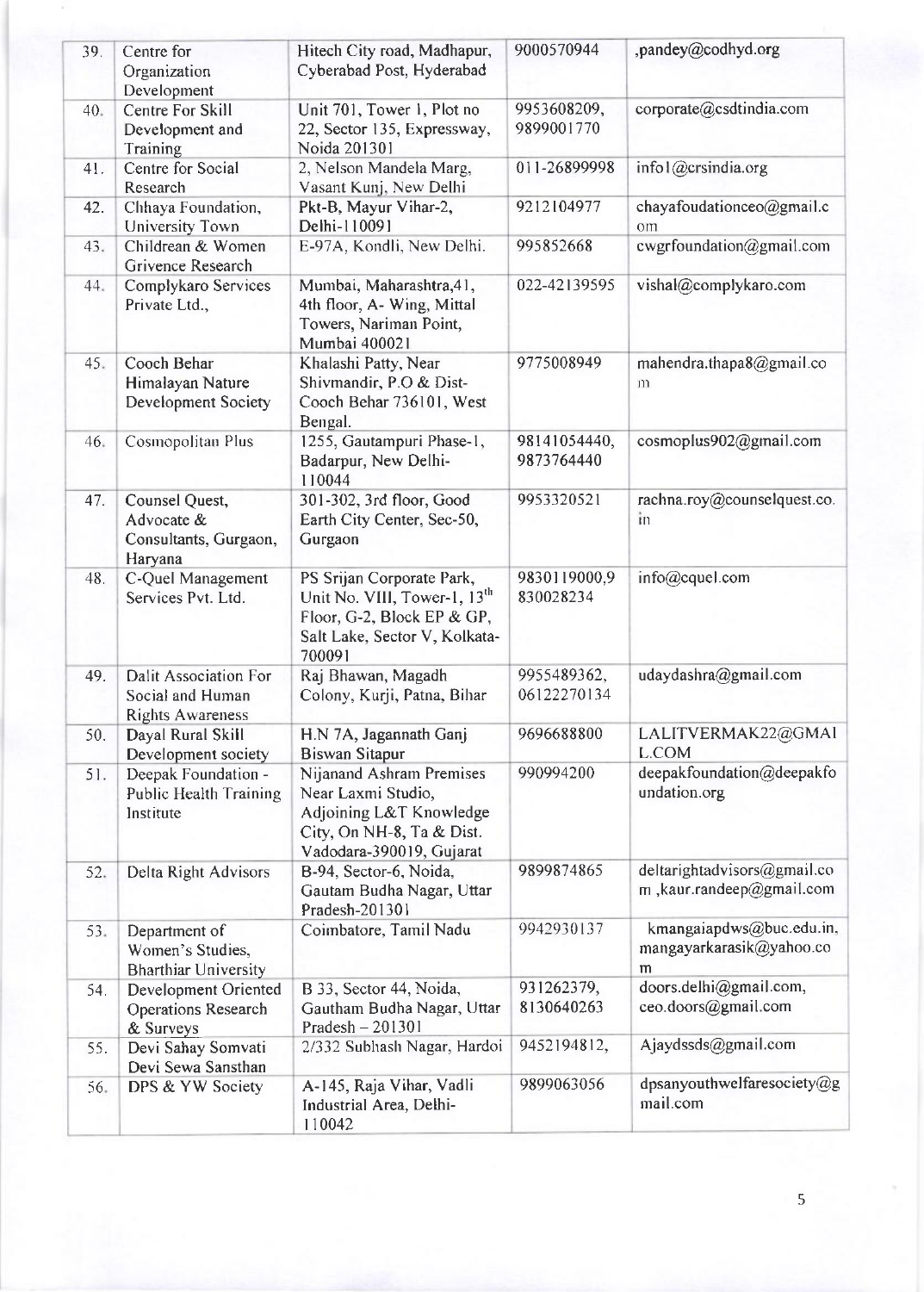| 57. | Dr. Bheem Rao<br>Ambedkar,<br>Akhirbhartya Dalit<br>Sung                                      | 876, Barsi Gujran, Tehsil,<br>Bawani, Kheda 264 Zilla,<br>Bivani                                                                    | 9671569005                                                 | rajendersinghganesh7@gmai<br>l.com       |
|-----|-----------------------------------------------------------------------------------------------|-------------------------------------------------------------------------------------------------------------------------------------|------------------------------------------------------------|------------------------------------------|
| 58. | Dr. MCR Human<br>Resource<br>Development Institute,<br>Government of<br>Telangana             | Jublee Hills, Road No. 25,<br>Hyderabad-500033                                                                                      | 9391049802                                                 | valathai@gmail.com                       |
| 59. | Ecademia                                                                                      | , H 302, Sector 1, Sun City,<br>Opp S P Ring Road, Bhopal,<br>Ahmedabad, Gujarat -38005                                             | 9737973330                                                 | info@ecademia.in                         |
| 60. | Educative                                                                                     | C/O- IMS, Opp. Goswami<br>Service, GNB Road, Near<br>Hotel Paradise, Guwahati<br>781003, Assam                                      | 9864056366                                                 | harshkhemka20@gmail.com                  |
| 61. | <b>Employment Oriented</b><br><b>Training And</b><br><b>Computer Educational</b><br>Committee | A/4, Amul Complex, Malpur<br>Road, Near Taluka<br>Panchayat, Modasa, Aravali,<br>Gujarat                                            | 9429372510                                                 | shreemcomputereducation@<br>gmail.com    |
| 62. | Evergreen Eureka                                                                              | Anand Vihar, Sabhaj pur,<br>Uma Nagar,<br>Muzaffarpur, Bihar                                                                        | 919934744956                                               | eurekaevergreen@gmail.com                |
| 63. | Federation for Police<br>Research                                                             | 1206, Pragati Tower, 26,<br>Rajendra Palace, New Delhi-<br>110008                                                                   | 9868832480,<br>9315755261,<br>011-41536990<br>011-45636990 | chakraborty39@gmail.com                  |
| 64. | Foundation of Rural<br>Development                                                            | Near B.K Inter College,<br>Dhaniram Chakki Wale,<br>Town-Madhogarh, Jalon, UP                                                       | 9045301165                                                 | jitendrashakya678@gmail.co<br>m          |
| 65. | <b>Full Circle</b>                                                                            | 701, Aster 4, Supertech<br>Emerald Court, Sector 93A,<br>Noida UP                                                                   | 9811306674                                                 | sunitathawanil@gmail.com                 |
| 66. | Gender at Work India<br>Trust                                                                 | F-206, Venkata Pushpa<br>Towers, Vivek Nagar,<br>Kukatpally, Hyderabad-<br>500072                                                   | 8008551965                                                 | skundugenderatwork@gmail.<br>com         |
| 67. | Gram Swarajya<br>Sansthan                                                                     | 196, Prem Nagar, Hisar.                                                                                                             | 8059324354                                                 | gsshisar@rediffmail.com                  |
| 68. | Gramin Jan Kalyan<br>Sansthan                                                                 | Rajendra Nagar, Masjid<br>Lane, Mirzapur, UP                                                                                        | 8005266826                                                 | gjksansthan@gmail.com                    |
| 69. | Gramin Mahila Pragati<br>Manch                                                                | Bragmohan Nagar,<br>Barhattard, Laheriasarai,<br>Darbhanga, Bihar                                                                   | 9431156710,<br>9199329877                                  | snnbharti10@gmail.com                    |
| 70. | Gramin Mahila Pragati                                                                         | Manch, Dahpar, Noorsarai,<br>Nalanda, Bihar                                                                                         | 9199667596                                                 | graminmhilapragatimanch39<br>3@gmail.com |
| 71. | Gyan Jyoti Shiksha<br>Samiti                                                                  | Shiv Vihar Colony, Kitply<br>Road, Jwala Nagar, Rampur                                                                              | 9761313367                                                 | ajaysinghmaurya@gmail                    |
| 72. | Habibpur Sachetanata                                                                          | Vill-D/1 Monoranjan<br>Abasan, Near Kanta Pukur,<br>Talkui, P.O: Abash, P.S-<br>Kotowali, District-Paschim<br>Misnapur, Weat Bengal | 07865979433,<br>9593483982                                 | sumonsnh@gmail.com                       |
| 73. | Hans Jyoti Sewa<br>Sansthan                                                                   | Samastipur, Pirakhpur, PO-<br>Jahangirpur Block- Khanpur,<br>Dist-Samastipur Bihar-<br>848117                                       | 9534887551,<br>8227023857                                  | hansjyotiss@gmail.com                    |
| 74. | Harijan Adivashi                                                                              | Veer Kumar Singh Colony,                                                                                                            | 9430669233                                                 | harijanadivashi@rediffmail.c             |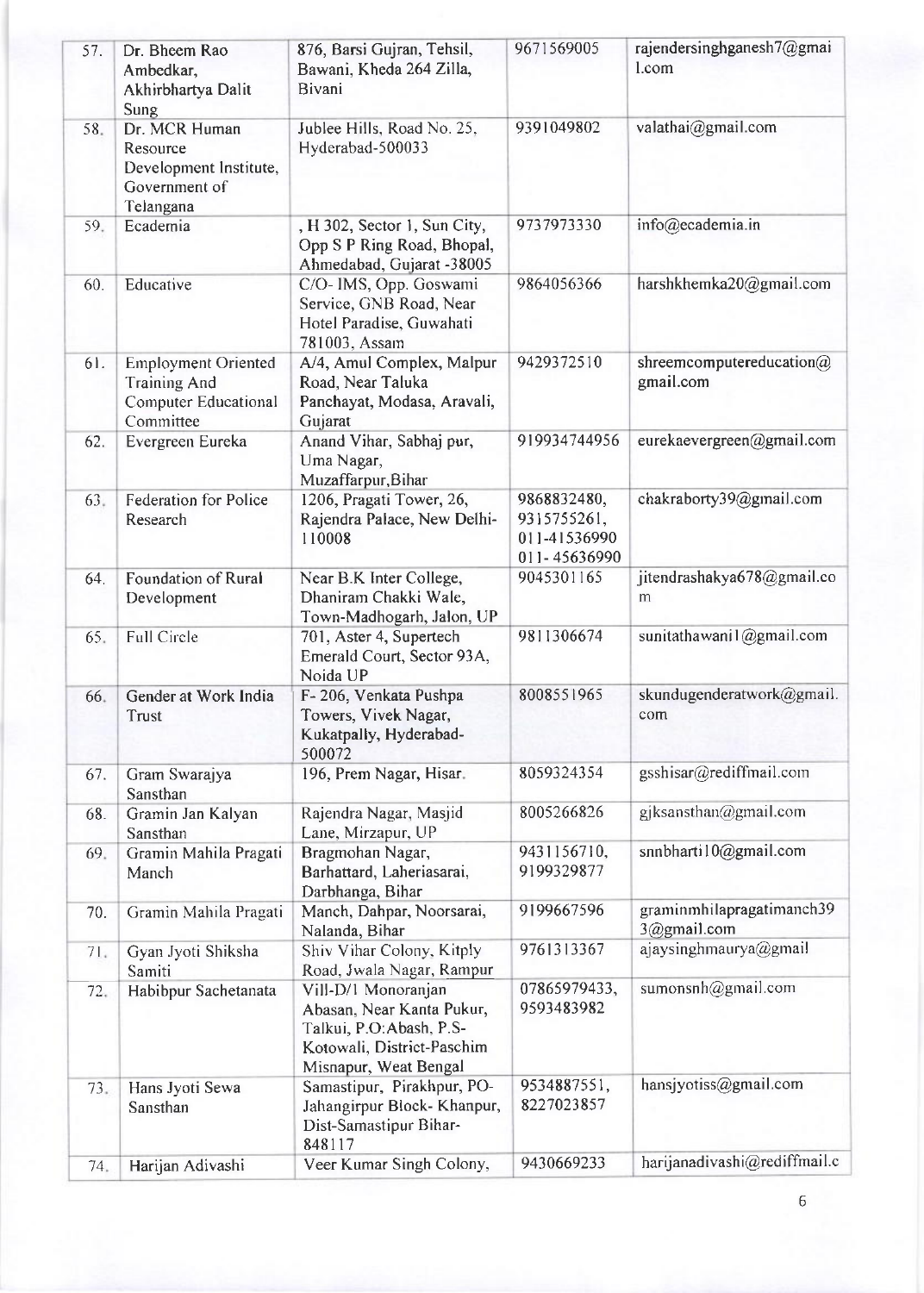|     | Mahila Kalyan Samiti                                           | Dalhatta Bazaar, Munger,<br><b>Bihar</b>                                                                                                                                                |                                       | om                                           |
|-----|----------------------------------------------------------------|-----------------------------------------------------------------------------------------------------------------------------------------------------------------------------------------|---------------------------------------|----------------------------------------------|
| 75. | Herexpertise.com                                               | F-401, Aakanksha, Savy<br>Swaraj, Phase-1,<br>Vandemataram, Road, Near<br>Godrej Garden City,<br>Jagatpur, Ahmedabad.                                                                   | 9426693535                            | hereexpertise@gmail.com                      |
| 76. | Himalayan Institute<br>For Environment                         | Ecology & Development,<br>Dehradun, Uttarakhand                                                                                                                                         | (01376)<br>252149                     | hifeeduttaranchal@gmail.co<br>n <sub>1</sub> |
| 77. | <b>Hopes Mission</b>                                           | EWS-128, Lalitapuram<br>Colony, Rajendra Nagar.                                                                                                                                         | 8052032654,<br>9911575907             | idell985@gmail.com                           |
| 78. | HR Helpdesk.in<br><b>Weekend Creation Pvt</b><br>Ltd           | J-21, Lajpat Nagar-3, New<br>Delhi-110024                                                                                                                                               | 9873172261                            | amarpreet@hrhelpdesk.in                      |
| 79. | <b>HSRAT Trust</b>                                             | 621,622, Shekupura Colony<br>Aliganj Lucknow-226022                                                                                                                                     | 9838082101,<br>945424786              |                                              |
| 80. | <b>HUMSAFAR Support</b><br>Centre for Women                    | current address -C-80, Flat<br>No.02, Sector A, Mahanagar<br>Lucknow, U.P. India, Pin<br>Code: 226006 Registered<br>add: 27, New berry Road,<br>Lucknow U.P. India, Pin<br>Code: 226001 | $,0522-$<br>2205215,<br>4062119       | humsafar25nov@gmail.com                      |
| 81. | <b>Ideal Institutional</b><br>Institute of Education           | 3/12, highway towers,<br>Chinchwad, Pune-411019                                                                                                                                         | 9822285400,<br>9422014044             | idealinst01@gmail.com                        |
| 82. | Image Education<br>Society                                     | 142, Garoba Maidan, Behind<br>Ambedkar Garden, Nagpur,<br>Maharashtra                                                                                                                   | 7066667250                            | imageeducationsociety@gma<br>il.com          |
| 83. | <b>Imperial Services</b><br><b>Development Society</b>         | C-813 DDA Flats East of<br>Loni Road, Delhi                                                                                                                                             | 8510022225                            | isds.ngo2007@gmail.com                       |
| 84. | <b>Independent Thought</b>                                     | E 52, Second Floor, Sector<br>20, Noida, UP 201301                                                                                                                                      | 0120-4284630                          |                                              |
| 85. | Indian Medicine<br>Development Trust                           | 5106, Phatak Bans<br>Sirkiwalan, Lal Kuan Delhi                                                                                                                                         | 9717973878                            | imdt97@gmail.com                             |
| 86. | <b>Indira Craft Welfarew</b><br>Society,                       | 123 Chukhuwala Dehradun.                                                                                                                                                                | 9837083368                            | indiracraft@rediffmail.com                   |
| 87. | Institute of Secretariat<br>Training $\&$<br>Management (ISTM) | Administrative Block,<br>Opposite Bersarai Market<br>JNU Campus (Old) New<br>Delhi110067                                                                                                | 011-26105592,<br>9810961492           | moloy-sanyal@nic.in                          |
| 88. | Integrity Law Offices,<br>Advocate                             | Consultants & Legal<br>Advisors, C-271, LGF,<br>Defence Colony, New Delhi.                                                                                                              | 9810194098                            | nidhi@integritylawoffices.co<br>111          |
| 89. | <b>Interweave Consulting</b><br>Pvt. Ltd                       | E-6, Gem Wellington, 127,<br>Old Airport Road, Banglore-<br>560017                                                                                                                      | 9310323231,<br>01204340614            | rinasharma@interweave.in                     |
| 90. | Jai Tuljan Gramin<br>Bahhudeshiya<br>Swayamsevi Sanstha        | Umarasra Yavatmal<br>Maharashtra.                                                                                                                                                       | 9422556616                            | dhuratedelhi@gmail.com.                      |
| 91. | Jakheshwar Shikshan<br>Sansthan                                | Near Petrol Pump,<br>Gopeshwar, Chamoli                                                                                                                                                 | 9412082339,<br>0172253512             | jssgpr@gmail.com,<br>nandanbisht@gmail.com.  |
| 92. | Jan Kalyan<br>Sansthan, Vlil-Pikaoura                          | Po.Bankata, (Purani Basti)<br>Distt.                                                                                                                                                    | 9532363535.jk<br>sbasti@yahoo.<br>com |                                              |
| 93. | Jan Manch                                                      | Badsi Gujaran, Bhiwari,<br>Haryana-127032.                                                                                                                                              | 9466595015                            | janmanch2017@gmail.com                       |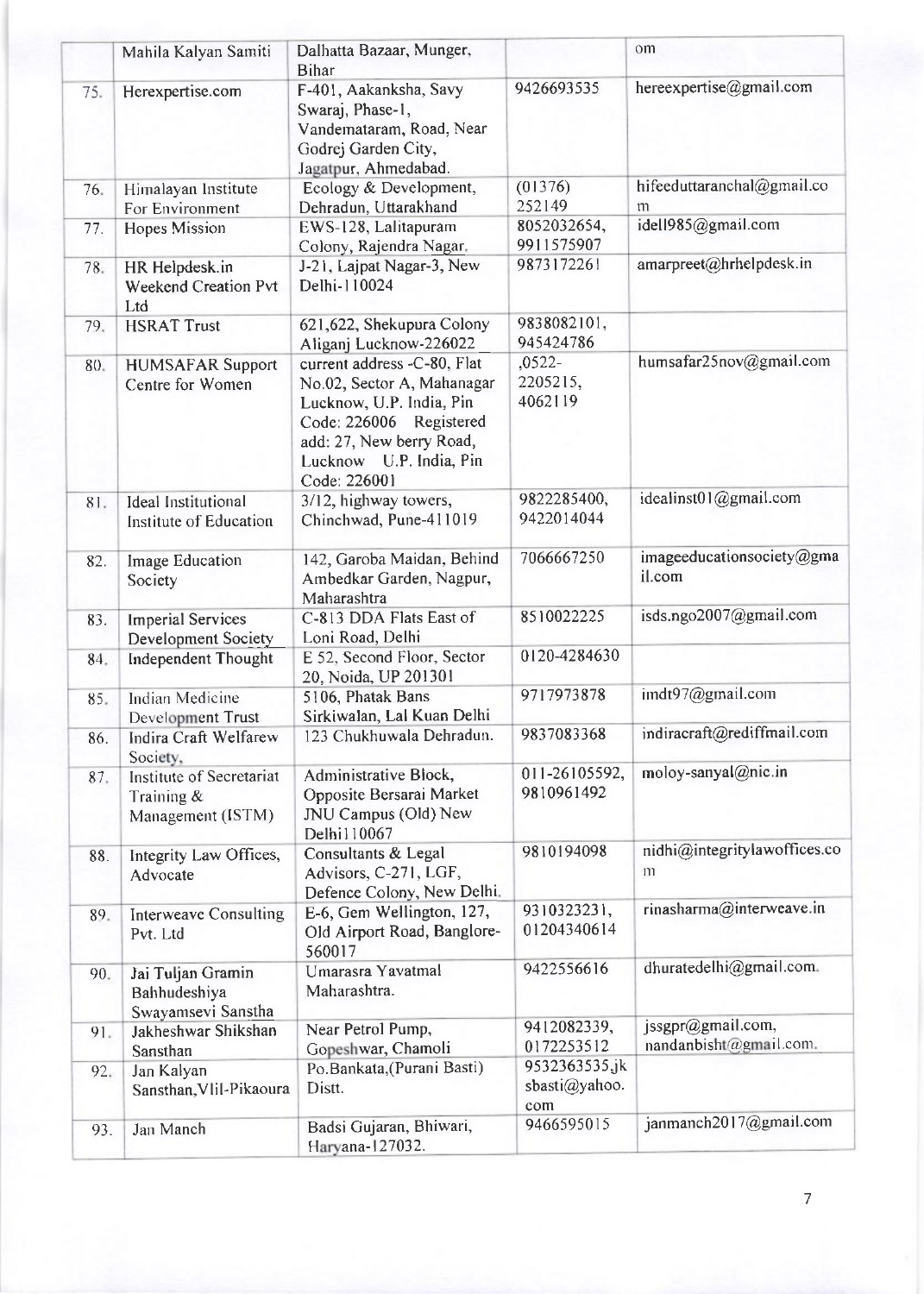| 94.  | Janta Vaidik Shiksha<br>Avam Seva Samiti,<br>Mehdawal                                                        | District Sant Kabir Nagar,<br><b>Uttar Pradesh</b>                                        | 9415710681<br>9430242926                   | ngojvsass@gmail.com                        |
|------|--------------------------------------------------------------------------------------------------------------|-------------------------------------------------------------------------------------------|--------------------------------------------|--------------------------------------------|
| 95.  | Jawahar Jyoti Bal<br>Vikas Kendra                                                                            | Village Akhtiyarpur, District<br>Samastipur, Bihar 848111                                 | 9430242926                                 |                                            |
| 96.  | Jawaharlal Institute of<br>Postgraduate Medical<br>Education & Research<br>Forensic Medicine &<br>Toxicology | JIPMER, Dhanwantary<br>Nagar, Puducherry                                                  | 9442070703                                 | drkusashaha@yahoo.com                      |
| 97.  | Jay Kali Sewa Samiti                                                                                         | Shop No: 2, 92/69/1A Nanak<br>Shahi, Bala ji Complex,<br>Aminabad, lucknow.               | 9621094346                                 | jaykalisewasamiti@gmail.co<br>m            |
| 98.  | Jeevan Prakash                                                                                               | F-2/215, Sector-16, Rohini,<br>Delhi-110085                                               | 011-47060508,<br>9711324916,<br>9711711594 | Jpacs2004@yahoo.com                        |
| 99.  | Jijau Bahuuddeshiy<br>Sanstha                                                                                | Pardi, Taluka Kalamba,<br>District Yavatmal,<br>Maharashtra                               | 8888115700                                 |                                            |
|      | 100. Kalpataru Gramodyog<br>Samiti                                                                           | , JR HIG-9, Kehkashan<br>Complex, Phase-2, Kohefiza,<br>Bhopal                            | 9713702918                                 | kalpataru1993@gmail.com                    |
| 101. | Kanti Devi Smriti<br>Sewa Sansthan                                                                           | Siswania, Ramgarwa, East<br>Champaran, Bihar                                              | 92089962237                                | kantidevisevasansthan $123$ @g<br>mail.com |
| 102. | Khadi Gramodhyog<br>Gram Rachna Sangh                                                                        | At-Rasikpur, PO+PS+DIST-<br>Dumka, Jharkhand-814101                                       | 9801394649                                 | kkggrsdumka92@rediffmail.<br>com           |
| 103. | Khandesh Yuva<br>Foundation                                                                                  | At Post-Dahivel, Tal. Sakri,<br>Dist. Dhule, Maharashtra-<br>424304                       | 767636703                                  | desalepr@rediffmail.com                    |
| 104. | Koushki Social<br>Welfare &<br>Environment                                                                   | VPO-Gaswani, Sheopur, M.P                                                                 | 9826358600                                 | koushikmail123@gmail.com                   |
| 105. | Krisha Educare                                                                                               | 78, Sagar Kunj, Laxmibai<br>Jagmohandas Marg,<br>Malhabar Hill, Mumbai                    | 9920389990                                 | viraj@krishaeducare.com                    |
| 106. | Krishi Evam Shaikshik<br>Prabandh Sansthan                                                                   | HIG, L-3, Kursi Road,<br>Aliganj, Lucknow<br>(U.P.)226024                                 | 991871150                                  | aemi lko@rediffmail.com                    |
|      | 107. LawRato.com(Regd.<br>Name-PAPA<br>Consultancy PVT<br>LTD)                                               | S-504, Greater Kailash-Part<br>1, New Delhi 110048                                        | 9899333999                                 | rohan@lawrato.com                          |
|      | 108. Laxmi Vikas Samiti,<br>Kaushambi                                                                        | Village - Mohammadabad<br>(Jawahar Nagar)<br>Bigaharachayal Dist.<br>Kaushambi U.P-212216 | 9415212064                                 | Lysup2005@gmail.com                        |
| 109. | Legal & Universal<br>Society                                                                                 | 557/14A, Om Nagar,<br>Alambagh, Lucknow, U.P                                              | 9971213079,<br>9999499521                  | laustraining@gmail.com                     |
|      | 110. LIGHTS (Learning in<br>Geography,<br>Humanities,<br>Technology and<br>Science)                          | 707, Bhikaji Cama Bhawan,<br>Bhikaji Cama Place, New<br>Delhi - 110066                    | 011-26186350                               |                                            |
|      | 111. Lok Sewa Evam<br>Gramin Pradhyogiki<br>Vikas Sansthan                                                   | 455-Ranopali Byepass Road,<br>Post-Sahinwa (Darshan<br>Nagar), Faizabad, U.P -<br>224135  | 9648117941                                 | loksewasansthanfzd@rediff<br>mail.com      |